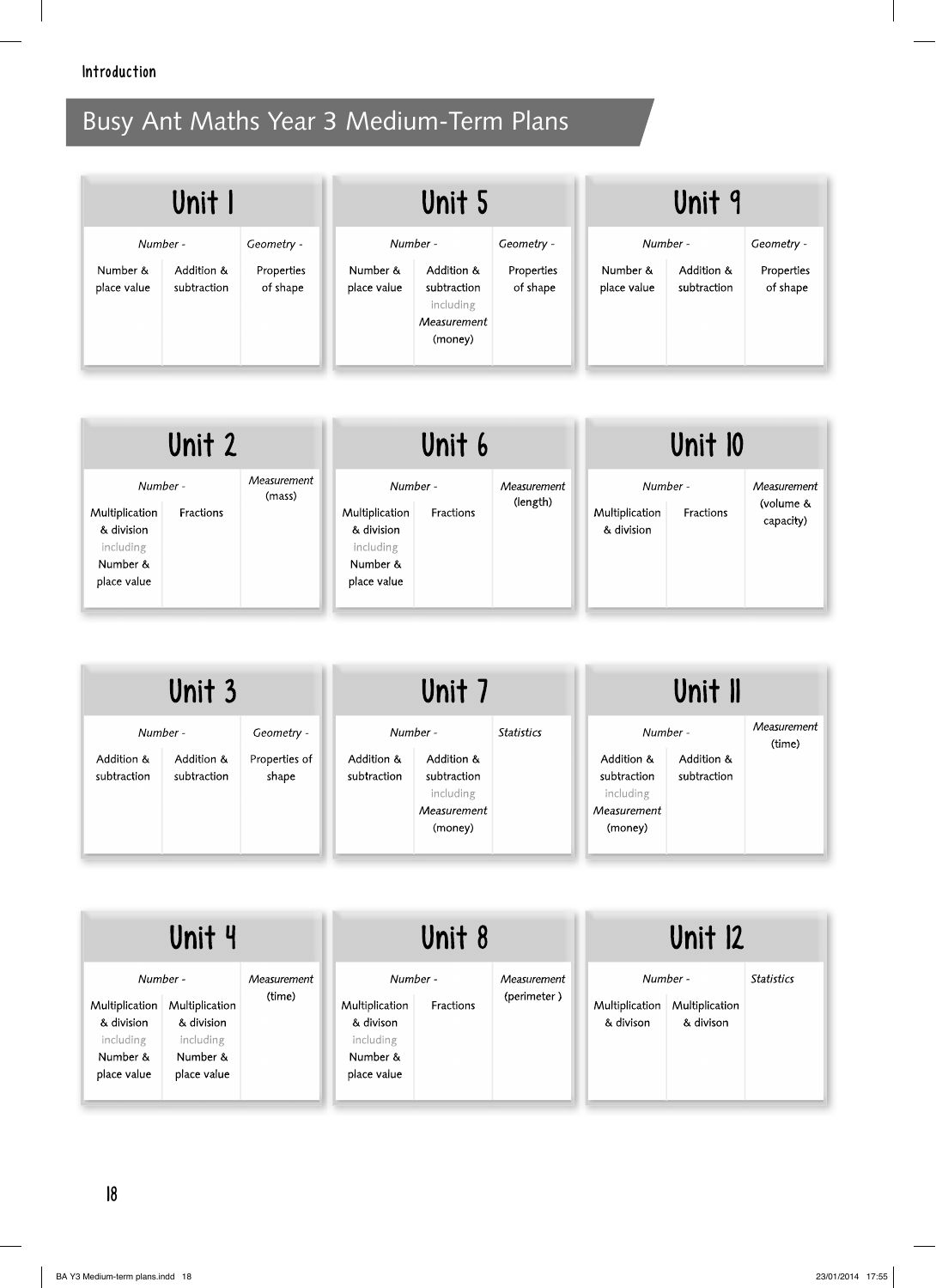**Number – Multiplication and division, including Number and place value**

| Number - Number and place value<br>Number - Addition and subtraction<br>Unit 1                                                        |                                                                                                                                                                                                 |                |
|---------------------------------------------------------------------------------------------------------------------------------------|-------------------------------------------------------------------------------------------------------------------------------------------------------------------------------------------------|----------------|
| Geometry - Properties of shape                                                                                                        |                                                                                                                                                                                                 |                |
| National Curriculum attainment targets<br>Pupils should be taught to:                                                                 | Lesson objectives<br>Pupils will be taught to:                                                                                                                                                  | Lesson         |
| Number - Number and place value                                                                                                       | Week 1                                                                                                                                                                                          |                |
| • recognise the place value of each digit in a three-digit<br>number (hundreds, tens, ones)<br>• compare and order numbers up to 1000 | • Consolidate recognising the place value of each digit in a two-digit number<br>(tens, ones)<br>· Represent numbers using Base 10 material                                                     | 1              |
| • read and write numbers up to 1000 in numerals<br>• solve number problems and practical problems involving                           | • Consolidate partitioning two-digit numbers in varied ways<br>• Represent numbers using Base 10 material                                                                                       | 2              |
| these ideas                                                                                                                           | • Recognise the place of value of each digit in a three-digit number<br>(hundreds, tens, ones)<br>• Represent numbers using Base 10 material<br>• Read and write numbers up to 1000 in numerals | 3              |
|                                                                                                                                       | • Compare and order numbers up to 1000<br>· Solve number problems and reason mathematically                                                                                                     | 4              |
| Number – Addition and subtraction                                                                                                     | Week 2                                                                                                                                                                                          |                |
| • practise solving varied addition and subtraction                                                                                    | • Add mentally two, two-digit numbers                                                                                                                                                           | 1              |
| questions. For mental calculations with two-digit<br>numbers, the answers could exceed 100. *                                         | • Add mentally a three-digit number and ones<br>• Add mentally a three-digit number and tens                                                                                                    | 2              |
| • add and subtract numbers mentally, including:<br>- a three-digit number and ones                                                    | · Subtract mentally two, two-digit numbers                                                                                                                                                      | 3              |
| - a three-digit number and tens                                                                                                       | • Subtract mentally a three-digit number and ones<br>· Subtract mentally a three-digit number and tens                                                                                          | 4              |
| Geometry - Properties of shape                                                                                                        | Week 3                                                                                                                                                                                          |                |
| • make 3-D shapes using modelling materials; recognise                                                                                | • Recognise and name 3-D shapes lying in any position                                                                                                                                           | 1              |
| 3-D shapes in different orientations and describe them                                                                                | • Make models of 3-D shapes using straws and 2-D shapes                                                                                                                                         | $\overline{2}$ |
|                                                                                                                                       | • Use properties to classify and describe 3-D shapes                                                                                                                                            | 3              |
|                                                                                                                                       | . Build 3-D shapes with cubes                                                                                                                                                                   | 4              |

| Unit 2<br>Number – Fractions<br>Measurement (mass)                                                                                                                                                                         |                                                                                                                                                                                                                                                                                                       |                |
|----------------------------------------------------------------------------------------------------------------------------------------------------------------------------------------------------------------------------|-------------------------------------------------------------------------------------------------------------------------------------------------------------------------------------------------------------------------------------------------------------------------------------------------------|----------------|
| National Curriculum attainment targets<br>Pupils should be taught to:                                                                                                                                                      | Lesson objectives<br>Pupils will be taught to:                                                                                                                                                                                                                                                        | Lesson         |
| Number - Multiplication and division                                                                                                                                                                                       | Week 1                                                                                                                                                                                                                                                                                                |                |
| • recall and use multiplication and division facts for the 3<br>multiplication table                                                                                                                                       | • Count on and back in multiples of 2, 3, 5 and 10<br>• Find 10 more or less than a given number                                                                                                                                                                                                      | $\mathbf{1}$   |
| • solve problems, including missing number problems,<br>involving multiplication and division, including positive<br>integer scaling problems and correspondence problems<br>in which n objects are connected to m objects | • Consolidate multiplication and division facts for the 2, 5 and 10<br>multiplication tables<br>• Solve problems involving multiplication and division facts of the 2, 5 and                                                                                                                          | $\overline{2}$ |
|                                                                                                                                                                                                                            | 10 multiplication tables and reason mathematically                                                                                                                                                                                                                                                    |                |
| Number – Number and place value                                                                                                                                                                                            | • Recall the multiplication and division facts for the 3 multiplication table<br>• Understand that multiplication can be done in any order                                                                                                                                                            | 3              |
| • find 10 more or less than a given number                                                                                                                                                                                 | . Use known number facts and place value to derive multiplication facts<br>for the 2, 3 and 5 multiplication tables involving multiples of 10, e.g.<br>$40 \times 3 = 120$<br>• Solve problems involving multiplication and division facts of the 3<br>multiplication table and reason mathematically | 4              |
| Number - Fractions                                                                                                                                                                                                         | Week <sub>2</sub>                                                                                                                                                                                                                                                                                     |                |
| • recognise, find and write fractions of a discrete set of                                                                                                                                                                 | • Recognise, find and write unit fractions of a set of objects                                                                                                                                                                                                                                        | 1              |
| objects: unit fractions and non-unit fractions with small<br>denominators<br>• add fractions with the same denominator within one                                                                                          | • Recognise, find and write unit fractions of a set of objects<br>• Solve fraction problems and reason mathematically                                                                                                                                                                                 | $\overline{2}$ |
| whole [for example, $\frac{5}{7} + \frac{1}{7} = \frac{6}{7}$ ]<br>· solve problems that involve all of the above                                                                                                          | • Recognise, find and write non-unit fractions of a set of objects<br>· Solve fraction problems and reason mathematically                                                                                                                                                                             | 3              |
|                                                                                                                                                                                                                            | • Add fractions with the same denominator                                                                                                                                                                                                                                                             | $\overline{4}$ |
| Measurement (mass)                                                                                                                                                                                                         | Week 3                                                                                                                                                                                                                                                                                                |                |
| • measure, compare, add and subtract mass (kg/g)                                                                                                                                                                           | • Know the equivalent of $\frac{1}{2}$ , $\frac{1}{4}$ and $\frac{3}{4}$ of 1 kilogram in grams                                                                                                                                                                                                       | 1              |
|                                                                                                                                                                                                                            | • Read scales marked in kilograms and in grams                                                                                                                                                                                                                                                        | 2              |
|                                                                                                                                                                                                                            | • Measure and compare mass; use simple scaling of quantities and<br>equivalents of mixed units                                                                                                                                                                                                        | 3              |
|                                                                                                                                                                                                                            | • Add and subtract mass using mixed units                                                                                                                                                                                                                                                             | $\overline{4}$ |

\* Notes and guidance (non-statutory)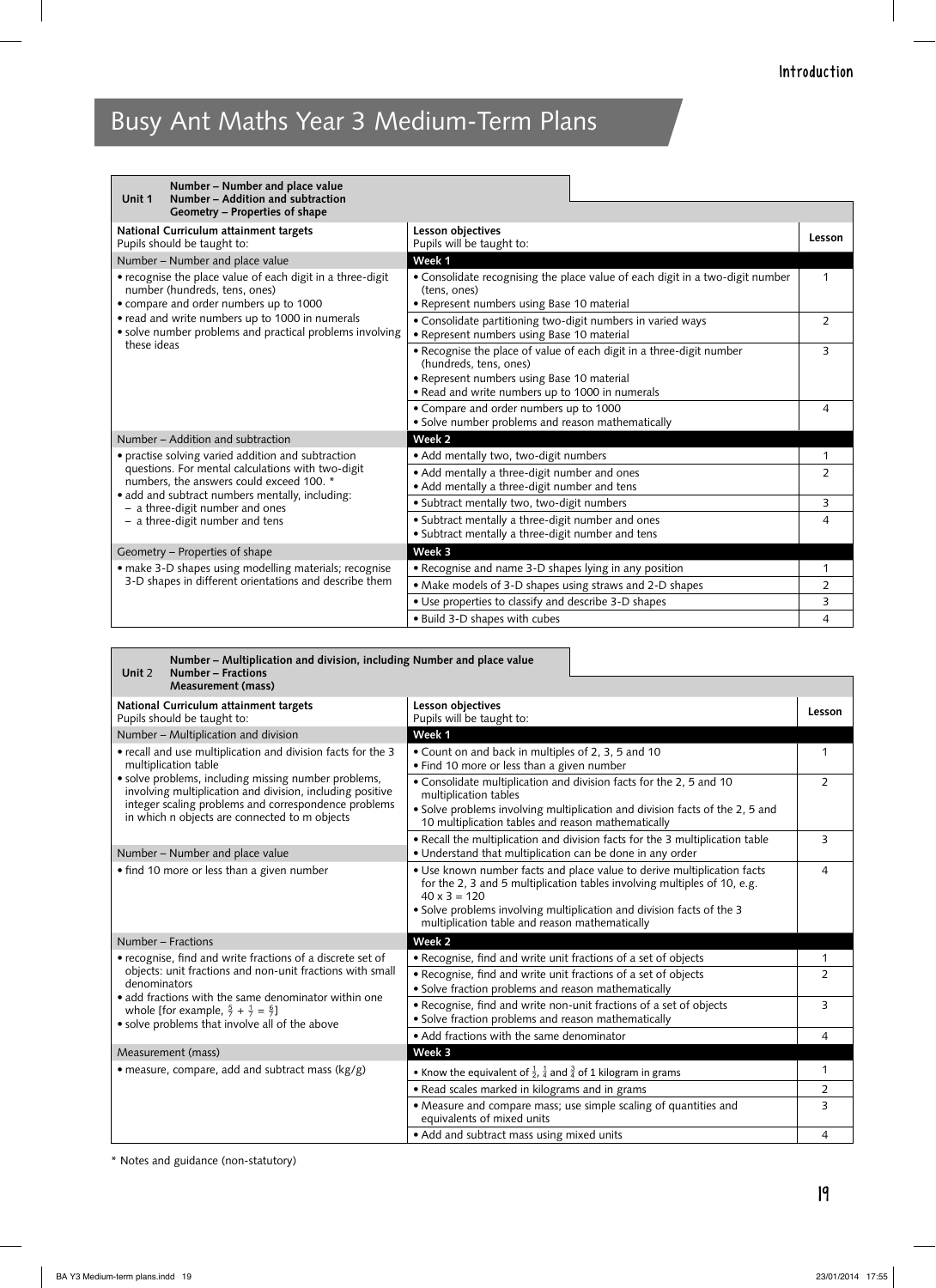| Number – Addition and subtraction<br>Unit 3                                                                                                                                                                     |                                                                                      |                |
|-----------------------------------------------------------------------------------------------------------------------------------------------------------------------------------------------------------------|--------------------------------------------------------------------------------------|----------------|
| Geometry – Properties of shape                                                                                                                                                                                  |                                                                                      |                |
| National Curriculum attainment targets<br>Pupils should be taught to:                                                                                                                                           | Lesson objectives<br>Pupils will be taught to:                                       | Lesson         |
| Number – Addition and subtraction                                                                                                                                                                               | Week 1                                                                               |                |
| • add and subtract numbers mentally, including:<br>- a three-digit number and ones                                                                                                                              | • Add mentally a three-digit number and ones<br>• Solve missing number problems      | 1              |
| - a three-digit number and tens<br>- a three-digit number and hundreds<br>• solve problems, including missing number problems,<br>using number facts, place value, and more complex<br>addition and subtraction | • Add mentally a three-digit number and tens<br>• Solve missing number problems      | $\mathcal{P}$  |
|                                                                                                                                                                                                                 | • Add mentally a three-digit number and hundreds                                     | 3              |
|                                                                                                                                                                                                                 | · Solve problems and reason mathematically                                           | 4              |
|                                                                                                                                                                                                                 | Week <sub>2</sub>                                                                    |                |
|                                                                                                                                                                                                                 | • Subtract mentally a three-digit number and ones<br>• Solve missing number problems | 1              |
|                                                                                                                                                                                                                 | • Subtract mentally a three-digit number and tens<br>• Solve missing number problems | 2              |
|                                                                                                                                                                                                                 | · Subtract mentally a three-digit number and hundreds                                | 3              |
|                                                                                                                                                                                                                 | · Solve problems and reason mathematically                                           | 4              |
| Geometry - Properties of shape                                                                                                                                                                                  | Week 3                                                                               |                |
| • recognise angles as a property of shape or a description                                                                                                                                                      | • Identify right angles in 2-D shapes                                                | 1              |
| of a turn                                                                                                                                                                                                       | • Make and describe right-angled turns                                               | $\overline{2}$ |
| • identify right angles, recognise that two right angles<br>make a half-turn, three make three quarters of a turn                                                                                               | • Give and follow directions to make turns                                           | 3              |
| and four a complete turn; identify whether angles are<br>greater than or less than a right angle                                                                                                                | • Test whether angles are greater than or less than a right angle                    | $\overline{4}$ |

#### **Unit 4 Number – Multiplication and division, including Number and place value Measurement (time)**

| National Curriculum attainment targets<br>Pupils should be taught to:                                                                                                                                                                     | Lesson objectives<br>Pupils will be taught to:                                                                                                                                                                                                          | Lesson         |
|-------------------------------------------------------------------------------------------------------------------------------------------------------------------------------------------------------------------------------------------|---------------------------------------------------------------------------------------------------------------------------------------------------------------------------------------------------------------------------------------------------------|----------------|
| Number - Multiplication and division                                                                                                                                                                                                      | Week 1                                                                                                                                                                                                                                                  |                |
| • recall and use multiplication and division facts for the 4 and                                                                                                                                                                          | • Count on and back in multiples of 4                                                                                                                                                                                                                   | $\mathbf{1}$   |
| 8 multiplication tables                                                                                                                                                                                                                   | • Recall the multiplication and division facts for the 4 multiplication table                                                                                                                                                                           | $\overline{2}$ |
| involving multiplication and division, including positive<br>integer scaling problems and correspondence problems in<br>which n objects are connected to m objects                                                                        | • Use doubling to recall the multiplication facts for the 4 multiplication<br>table<br>• Use known number facts and place value to derive multiplication facts                                                                                          | 3              |
| Number - Number and place value                                                                                                                                                                                                           | for the 4 multiplication table involving multiples of 10, e.g.<br>$30 \times 4 = 120$                                                                                                                                                                   |                |
| • count from 0 in multiples of 4 and 8                                                                                                                                                                                                    | • Understand that division is the inverse of multiplication and vice versa<br>• Say or write a division statement corresponding to a given<br>multiplication statement involving all known multiplication tables                                        | 4              |
|                                                                                                                                                                                                                                           | Week <sub>2</sub>                                                                                                                                                                                                                                       |                |
|                                                                                                                                                                                                                                           | • Count on and back in multiples of 8                                                                                                                                                                                                                   | 1              |
|                                                                                                                                                                                                                                           | . Recall the multiplication and division facts for the 8 multiplication table                                                                                                                                                                           | $\overline{2}$ |
|                                                                                                                                                                                                                                           | • Use doubling to recall the multiplication facts for the 8 multiplication<br>table<br>• Use known number facts and place value to derive multiplication facts<br>for the 8 multiplication table involving multiples of 10, e.g.<br>$30 \times 8 = 240$ | 3              |
|                                                                                                                                                                                                                                           | • Solve problems involving multiplication and division facts for the 4 and<br>8 multiplication tables and reason mathematically                                                                                                                         | 4              |
| Measurement (time)                                                                                                                                                                                                                        | Week 3                                                                                                                                                                                                                                                  |                |
| • tell and write the time from an analogue clock, including<br>using Roman numerals from I to XII, and 12-hour and                                                                                                                        | • Tell and write the time to the nearest minute on a 12-hour clock with<br>hands                                                                                                                                                                        | 1              |
| • solve problems, including missing number problems,<br>24-hour clocks<br>• estimate and read time with increasing accuracy to the<br>nearest minute; use vocabulary such as o'clock, a.m./p.m.,<br>morning, afternoon, noon and midnight | • Use a time line and read vocabulary related to time                                                                                                                                                                                                   | 2              |
|                                                                                                                                                                                                                                           | . Read time to the nearest minute on a 12-hour clock with Roman<br>numerals and on a 24-hour clock                                                                                                                                                      | 3              |
|                                                                                                                                                                                                                                           | • Estimate and measure time to the nearest minute                                                                                                                                                                                                       | $\overline{4}$ |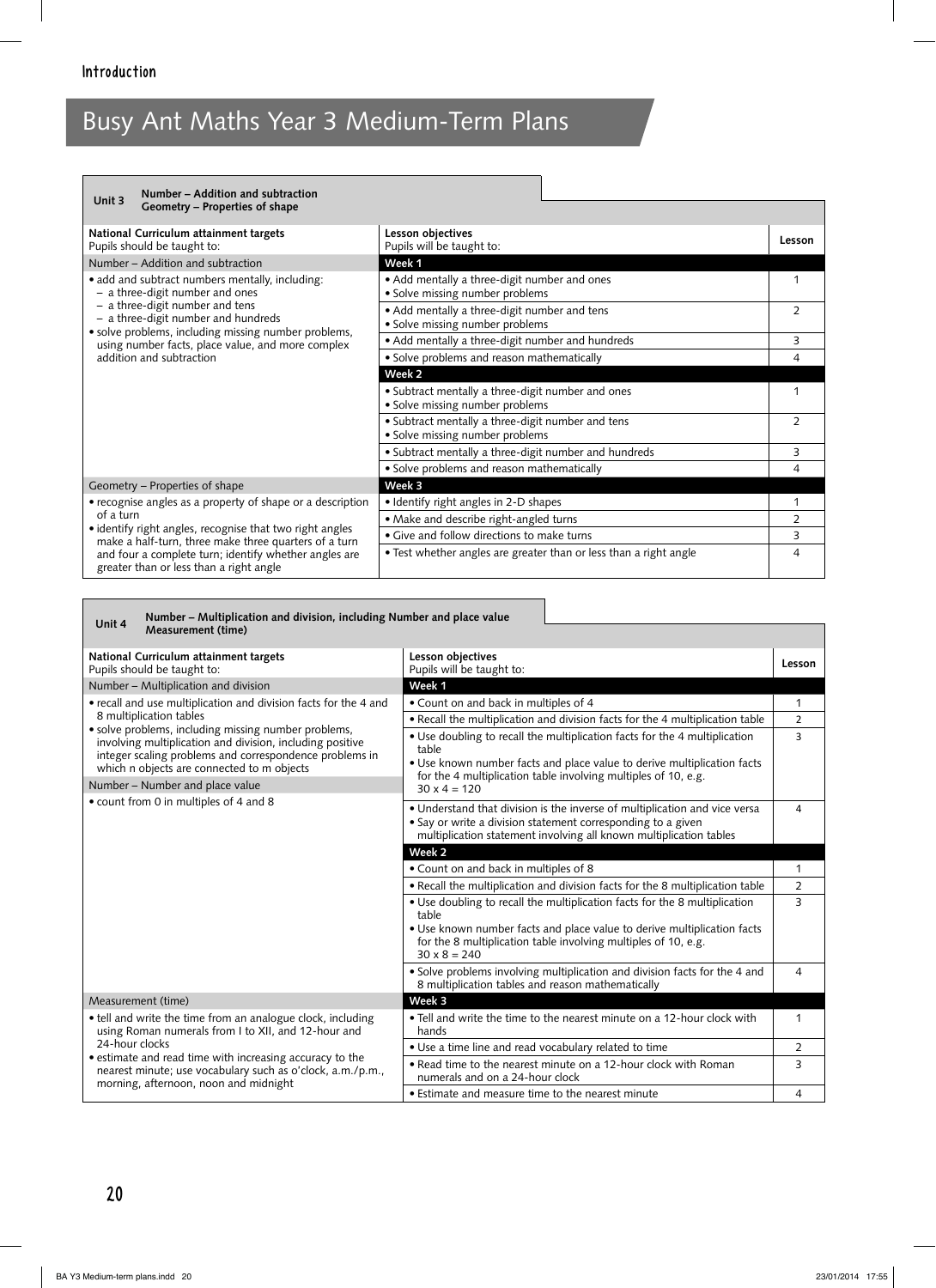| Number – Number and place value<br>Number - Addition and subtraction, including Measurement (money)<br>Unit 5<br>Geometry – Properties of shape |                                                                                                                                                        |                |
|-------------------------------------------------------------------------------------------------------------------------------------------------|--------------------------------------------------------------------------------------------------------------------------------------------------------|----------------|
| National Curriculum attainment targets<br>Pupils should be taught to:                                                                           | Lesson objectives<br>Pupils will be taught to:                                                                                                         | Lesson         |
| Number - Number and place value                                                                                                                 | Week 1                                                                                                                                                 |                |
| • recognise the place value of each digit in a three-digit<br>number (hundreds, tens, ones)<br>• compare and order numbers up to 1000           | • Recognise the place value of each digit in a three-digit number (hundreds,<br>tens, ones)<br>• Represent numbers using Base 10 material              | 1              |
| • identify, represent and estimate numbers using different                                                                                      | • Compare and order numbers up to 1000                                                                                                                 | $\overline{2}$ |
| representations<br>• read and write numbers up to 1000 in numerals and in<br>words                                                              | • Compare and order numbers up to 1000<br>. Read and write numbers up to 1000 in numerals and in words<br>• Represent and estimate numbers using money | 3              |
| • solve number problems and practical problems involving<br>these ideas                                                                         | • Compare and order numbers up to 1000<br>· Solve number problems and reason mathematically                                                            | 4              |
| Number – Addition and subtraction                                                                                                               | Week <sub>2</sub>                                                                                                                                      |                |
| • solve problems, including missing number problems,                                                                                            | • Add amounts of money                                                                                                                                 | 1              |
| using number facts, place value, and more complex<br>addition and subtraction                                                                   | • Subtract amounts of money to give change                                                                                                             | 2              |
|                                                                                                                                                 | • Add and subtract amounts of money                                                                                                                    | 3              |
| Measurement (money)                                                                                                                             | • Solve problems involving money and reason mathematically                                                                                             | 4              |
| • add and subtract amounts of money to give change,<br>using both $E$ and $p$ in practical contexts                                             |                                                                                                                                                        |                |
| Geometry - Properties of shape                                                                                                                  | Week 3                                                                                                                                                 |                |
| • draw 2-D shapes and describe them                                                                                                             | • Draw and name 2-D shapes                                                                                                                             |                |
| • recognise angles as a property of shape                                                                                                       | • Make shapes that match a property                                                                                                                    | $\overline{2}$ |
|                                                                                                                                                 | • Create 2-D shapes using folding and cutting                                                                                                          | 3              |
|                                                                                                                                                 | • Describe the properties of 2-D shapes                                                                                                                | 4              |

| Number – Multiplication and division, including Number and place value<br>Unit 6<br>Number - Fractions<br><b>Measurement (length)</b> |                                                                                                                           |                |
|---------------------------------------------------------------------------------------------------------------------------------------|---------------------------------------------------------------------------------------------------------------------------|----------------|
| National Curriculum attainment targets<br>Pupils should be taught to:                                                                 | Lesson objectives<br>Pupils will be taught to:                                                                            | Lesson         |
| Number - Multiplication and division                                                                                                  | Week 1                                                                                                                    |                |
| • recall and use multiplication and division facts for the                                                                            | • Count on and back in multiples of 2, 4 and 8                                                                            | 1              |
| 4 and 8 multiplication tables<br>• solve problems, including missing number problems,                                                 | • Use halving to recall the division facts for the 4 multiplication table                                                 | 2              |
| involving multiplication and division, including positive                                                                             | • Use halving to recall the division facts for the 8 multiplication table                                                 | 3              |
| integer scaling problems and correspondence problems<br>in which n objects are connected to m objects                                 | • Solve problems and reason mathematically                                                                                | 4              |
| Number - Number and place value                                                                                                       |                                                                                                                           |                |
| • count from 0 in multiples of 4 and 8                                                                                                |                                                                                                                           |                |
| Number - Fractions                                                                                                                    | Week 2                                                                                                                    |                |
| • recognise, find and write fractions of a discrete set<br>of objects: unit and non-unit fractions with small                         | • Recognise, find and write unit fractions of a set of objects<br>· Solve fraction problems and reason mathematically     | 1              |
| denominators<br>• recognise and use fractions as numbers: unit and non-                                                               | • Recognise, find and write non-unit fractions of a set of objects<br>· Solve fraction problems and reason mathematically | $\overline{2}$ |
| unit fractions with small denominators<br>• compare and order unit fractions, and fractions with the<br>same denominator              | • Compare and order unit fractions, and fractions with the same<br>denominator                                            | 3              |
| · solve problems that involve all of the above                                                                                        | • Recognise fractions as numbers                                                                                          | 4              |
| Measurement (length)                                                                                                                  | Week 3                                                                                                                    |                |
| · measure, compare, add and subtract lengths                                                                                          | • Use a ruler to draw and measure lines to the nearest centimetre                                                         | 1              |
| (m/cm/mm)                                                                                                                             | • Use a ruler to draw and measure lines to the nearest millimetre                                                         | 2              |
|                                                                                                                                       | • Use rulers to measure and compare lengths; use simple scaling of quantities<br>and equivalents of mixed units           | 3              |
|                                                                                                                                       | • Add and subtract length using mixed units                                                                               | 4              |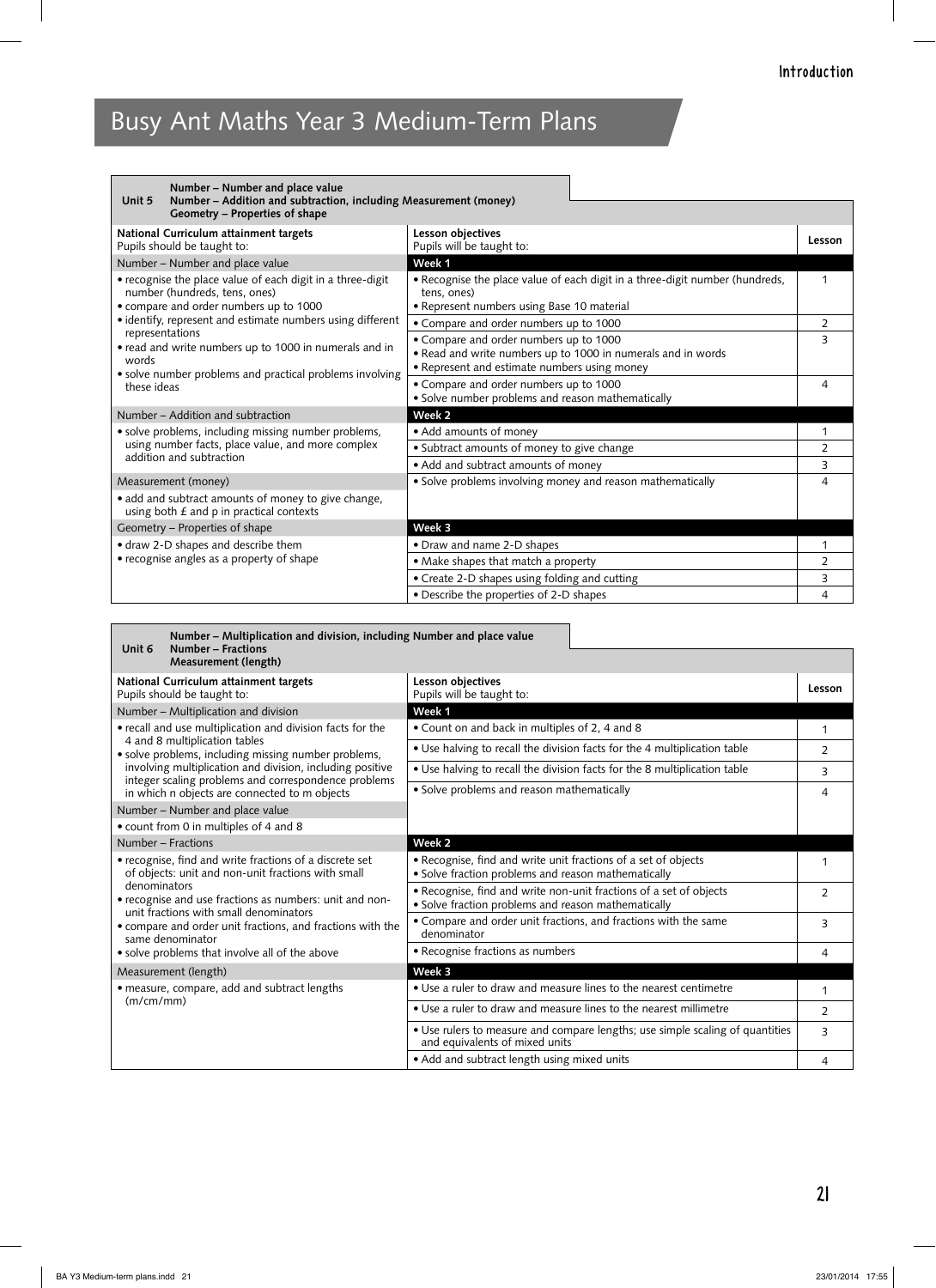| Number - Addition and subtraction, including Measurement (money)<br>Unit 7<br><b>Statistics</b>                                                                                                                                                                                    |                                                                                                |                |
|------------------------------------------------------------------------------------------------------------------------------------------------------------------------------------------------------------------------------------------------------------------------------------|------------------------------------------------------------------------------------------------|----------------|
|                                                                                                                                                                                                                                                                                    |                                                                                                |                |
| National Curriculum attainment targets                                                                                                                                                                                                                                             | Lesson objectives                                                                              | Lesson         |
| Pupils should be taught to:<br>Number – Addition and subtraction                                                                                                                                                                                                                   | Pupils will be taught to:<br>Week 1                                                            |                |
|                                                                                                                                                                                                                                                                                    |                                                                                                |                |
| · add and subtract numbers mentally, including:<br>- a three-digit number and ones                                                                                                                                                                                                 | • Add three-digit numbers using the expanded written method of<br>column addition              | $\mathbf{1}$   |
| - a three-digit number and tens                                                                                                                                                                                                                                                    | • Estimate the answer to a calculation                                                         |                |
| - a three-digit number and hundreds                                                                                                                                                                                                                                                | • Add three-digit numbers using the formal written method of column                            | $\overline{2}$ |
| • add and subtract numbers with up to three digits, using<br>formal written methods of columnar addition and<br>subtraction<br>• estimate the answer to a calculation and use inverse<br>operations to check answers<br>• solve problems, including missing number problems, using | addition                                                                                       |                |
|                                                                                                                                                                                                                                                                                    | • Estimate the answer to a calculation                                                         |                |
|                                                                                                                                                                                                                                                                                    | • Add three-digit numbers using the formal written method of column                            | 3              |
|                                                                                                                                                                                                                                                                                    | addition                                                                                       |                |
|                                                                                                                                                                                                                                                                                    | • Estimate the answer to a calculation                                                         |                |
| number facts, place value, and more complex addition and                                                                                                                                                                                                                           | • Add numbers mentally and use the inverse operation to check the answer                       | $\overline{4}$ |
| subtraction                                                                                                                                                                                                                                                                        | Week <sub>2</sub>                                                                              |                |
| Measurement (money)                                                                                                                                                                                                                                                                | • Subtract three-digit numbers using the formal written method of                              | 1              |
| • add and subtract amounts of money to give change, using                                                                                                                                                                                                                          | column subtraction (decomposition)                                                             |                |
| both £ and p in practical contexts                                                                                                                                                                                                                                                 | • Estimate the answer to a calculation                                                         |                |
|                                                                                                                                                                                                                                                                                    | • Subtract three-digit numbers using the formal written method of                              | $\overline{2}$ |
|                                                                                                                                                                                                                                                                                    | column subtraction (decomposition)<br>• Estimate the answer to a calculation                   |                |
|                                                                                                                                                                                                                                                                                    | · Subtract numbers mentally and use the inverse operation to check the                         | 3              |
|                                                                                                                                                                                                                                                                                    | answer                                                                                         |                |
|                                                                                                                                                                                                                                                                                    | • Add and subtract amounts of money                                                            | 4              |
|                                                                                                                                                                                                                                                                                    | · Solve problems involving money and reason mathematically                                     |                |
| <b>Statistics</b>                                                                                                                                                                                                                                                                  | Week 3                                                                                         |                |
| • interpret and present data using bar charts, pictograms and                                                                                                                                                                                                                      | · Interpret and present data using tables and charts                                           | 1              |
| tables                                                                                                                                                                                                                                                                             | • Interpret and present data in pictograms where one picture represents                        | $\overline{2}$ |
| • solve one-step and two-step questions [for example, 'How                                                                                                                                                                                                                         | 2 units                                                                                        |                |
| many more?' and 'How many fewer?'] using information<br>presented in scaled bar charts and pictograms and tables                                                                                                                                                                   | • Interpret and present data in bar charts with intervals labelled in                          | 3              |
|                                                                                                                                                                                                                                                                                    | multiples of 2                                                                                 |                |
|                                                                                                                                                                                                                                                                                    | • Use information presented in scaled pictograms, bar charts and tables<br>to answer questions | 4              |

#### **Unit 8 Number – Multiplication and division, including Number and place value Number – Fractions Measurement (perimeter) National Curriculum attainment targets Lesson objectives**

| ivational Curriculum attainment targets<br>Pupils should be taught to:                                                                                                       | בסאווי טוויכניוועכפ<br>Pupils will be taught to:                                                                                                    | Lesson         |
|------------------------------------------------------------------------------------------------------------------------------------------------------------------------------|-----------------------------------------------------------------------------------------------------------------------------------------------------|----------------|
| Number - Multiplication and division                                                                                                                                         | Week 1                                                                                                                                              |                |
| • recall and use multiplication and division facts for the 3, 4<br>and 8 multiplication tables                                                                               | • Count on and back in multiples of 50 and 100<br>• Find 100 more or less than a given number                                                       |                |
| • solve problems, including missing number problems,<br>involving multiplication and division, including positive<br>integer scaling problems and correspondence problems in | • Consolidate recall of the multiplication facts for the 2, 3, 4, 5, 8 and 10<br>multiplication tables, and related facts involving multiples of 10 | $\overline{2}$ |
| which n objects are connected to m objects                                                                                                                                   | • Consolidate recall of the division facts for the 2, 3, 4, 5, 8 and 10<br>multiplication tables, and related facts involving multiples of 10       | 3              |
| Number - Number and place value                                                                                                                                              | Solve problems and reason mathematically<br>$\bullet$                                                                                               | 4              |
| • count from 0 in multiples of 50 and 100; find 100 more or<br>less than a given number                                                                                      |                                                                                                                                                     |                |
| Number – Fractions                                                                                                                                                           | Week <sub>2</sub>                                                                                                                                   |                |
| • recognise and show, using diagrams, equivalent fractions<br>with small denominators                                                                                        | • Compare and order fractions with the same denominators<br>• Solve fraction problems and reason mathematically                                     |                |
| • subtract fractions with the same denominator within one                                                                                                                    | • Subtract fractions within one whole                                                                                                               | $\overline{2}$ |
| whole<br>• compare and order unit fractions, and fractions with the                                                                                                          | • Recognise equivalent fractions                                                                                                                    | 3              |
| same denominator<br>• solve problems that involve all of the above                                                                                                           | • Recognise equivalent fractions using a fraction wall                                                                                              | 4              |
| Measurement (perimeter)                                                                                                                                                      | Week 3                                                                                                                                              |                |
| • measure the perimeter of simple 2-D shapes                                                                                                                                 | • Calculate the perimeter of rectangles in centimetres and in metres                                                                                | $\mathbf{1}$   |
|                                                                                                                                                                              | • Using a ruler, draw and calculate the perimeter of rectangles                                                                                     | $\overline{2}$ |
|                                                                                                                                                                              | • Measure and calculate the perimeter of regular 2-D shapes to the<br>nearest centimetre                                                            | 3              |
|                                                                                                                                                                              | • Measure and calculate the perimeter of 2-D shapes to the nearest<br>centimetre                                                                    | 4              |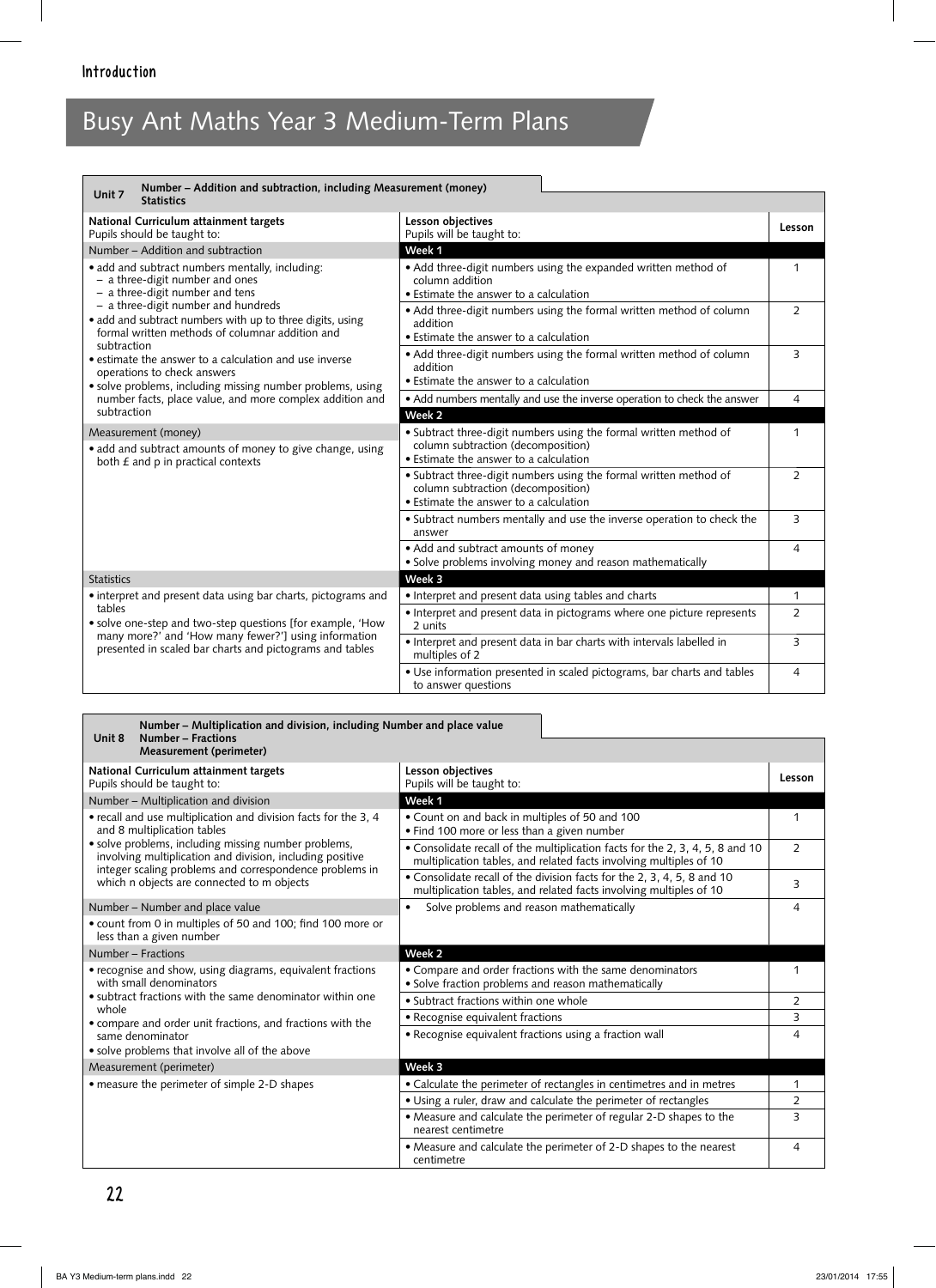| Number - Number and place value<br>Number - Addition and subtraction<br>Unit 9<br>Geometry – Properties of shape                                                                                                                                                                                                                                              |                                                                                                                                                             |                                |
|---------------------------------------------------------------------------------------------------------------------------------------------------------------------------------------------------------------------------------------------------------------------------------------------------------------------------------------------------------------|-------------------------------------------------------------------------------------------------------------------------------------------------------------|--------------------------------|
| National Curriculum attainment targets<br>Pupils should be taught to:                                                                                                                                                                                                                                                                                         | Lesson objectives<br>Pupils will be taught to:                                                                                                              | Lesson                         |
| Number – Number and place value                                                                                                                                                                                                                                                                                                                               | Week 1                                                                                                                                                      |                                |
| • recognise the place value of each digit in a three-digit<br>number (hundreds, tens, ones)<br>• compare and order numbers up to 1000<br>• identify, represent and estimate numbers using different<br>representations                                                                                                                                        | • Compare and order numbers up to 1000<br>. Read and write numbers to 1000 in numerals and in words                                                         | 1                              |
|                                                                                                                                                                                                                                                                                                                                                               | • Compare and order numbers up to 1000                                                                                                                      | $\overline{2}$                 |
|                                                                                                                                                                                                                                                                                                                                                               | • Partition three-digit numbers in various ways                                                                                                             | 3                              |
| • read and write numbers up to 1000 in numerals and in<br>words                                                                                                                                                                                                                                                                                               | · Solve number problems and reason mathematically                                                                                                           | 4                              |
| • solve number problems and practical problems involving<br>these ideas                                                                                                                                                                                                                                                                                       |                                                                                                                                                             |                                |
| Number – Addition and subtraction                                                                                                                                                                                                                                                                                                                             | Week 2                                                                                                                                                      |                                |
| · add and subtract numbers mentally, including:<br>- a three-digit number and ones<br>- a three-digit number and tens                                                                                                                                                                                                                                         | • Add and subtract numbers mentally<br>. Add three-digit numbers using the formal written method of column<br>addition                                      | $\mathbf{1}$<br>$\overline{2}$ |
| - a three-digit number and hundreds                                                                                                                                                                                                                                                                                                                           | • Estimate and check the answer to a calculation                                                                                                            |                                |
| • add and subtract numbers with up to three digits,<br>using formal written methods of columnar addition and<br>subtraction<br>• estimate the answer to a calculation and use inverse<br>operations to check answers<br>• solve problems, including missing number problems,<br>using number facts, place value, and more complex<br>addition and subtraction | • Subtract three-digit numbers using the formal written method of column<br>subtraction (decomposition)<br>• Estimate and check the answer to a calculation | 3                              |
|                                                                                                                                                                                                                                                                                                                                                               | · Solve problems and reason mathematically                                                                                                                  | 4                              |
| Geometry – Properties of shape                                                                                                                                                                                                                                                                                                                                | Week 3                                                                                                                                                      |                                |
| • draw 2-D shapes and make 3-D shapes using modelling<br>materials; recognise 3-D shapes in different orientations<br>and describe them<br>• identify horizontal and vertical lines and pairs of                                                                                                                                                              | • Know when a line is horizontal or vertical                                                                                                                | 1                              |
|                                                                                                                                                                                                                                                                                                                                                               | • Know when a pair of lines are perpendicular or parallel                                                                                                   | $\overline{2}$                 |
|                                                                                                                                                                                                                                                                                                                                                               | • Describe the properties of 2-D shapes                                                                                                                     | 3                              |
| perpendicular and parallel lines                                                                                                                                                                                                                                                                                                                              | • Describe the properties of 3-D shapes                                                                                                                     | $\overline{4}$                 |

| Number - Multiplication and division<br>Number - Fractions<br>Unit 10<br>Measurement (volume and capacity)                                                                                                                                                                                                                                                                                                                                                                 |                                                                                                                     |                |
|----------------------------------------------------------------------------------------------------------------------------------------------------------------------------------------------------------------------------------------------------------------------------------------------------------------------------------------------------------------------------------------------------------------------------------------------------------------------------|---------------------------------------------------------------------------------------------------------------------|----------------|
| National Curriculum attainment targets<br>Pupils should be taught to:                                                                                                                                                                                                                                                                                                                                                                                                      | Lesson objectives<br>Pupils will be taught to:                                                                      | Lesson         |
| Number - Multiplication and division                                                                                                                                                                                                                                                                                                                                                                                                                                       | Week 1                                                                                                              |                |
| • write and calculate mathematical statements for<br>multiplication using the multiplication tables that they<br>know, including for two-digit numbers times one-digit<br>numbers, using mental and progressing to formal<br>written methods<br>· solve problems, including missing number problems,<br>involving multiplication and division, including positive<br>integer scaling problems and correspondence problems<br>in which n objects are connected to m objects | • Use partitioning to calculate TO x O<br>• Estimate and check the answer to a calculation                          | 1              |
|                                                                                                                                                                                                                                                                                                                                                                                                                                                                            | • Use partitioning and the grid method to calculate TO x O<br>• Estimate and check the answer to a calculation      | $\overline{2}$ |
|                                                                                                                                                                                                                                                                                                                                                                                                                                                                            | . Use the expanded written method to calculate TO x O<br>• Estimate and check the answer to a calculation           | 3              |
|                                                                                                                                                                                                                                                                                                                                                                                                                                                                            | • Solve problems and reason mathematically                                                                          | 4              |
| Number - Fractions                                                                                                                                                                                                                                                                                                                                                                                                                                                         | Week <sub>2</sub>                                                                                                   |                |
| • count up and down in tenths; recognise that tenths                                                                                                                                                                                                                                                                                                                                                                                                                       | • Find fractions of numbers                                                                                         | 1              |
| arise from dividing an object into 10 equal parts and in<br>dividing one-digit numbers or quantities by 10                                                                                                                                                                                                                                                                                                                                                                 | · Solve fraction problems and reason mathematically                                                                 | 2              |
| · recognise, find and write fractions of a discrete set of                                                                                                                                                                                                                                                                                                                                                                                                                 | • Recognise equivalent fractions                                                                                    | 3              |
| objects: unit fractions and non-unit fractions with small<br>denominators                                                                                                                                                                                                                                                                                                                                                                                                  | • Count up and down in tenths<br>• Find tenths by dividing by 10                                                    | $\overline{4}$ |
| • recognise and show, using diagrams, equivalent<br>fractions with small denominators                                                                                                                                                                                                                                                                                                                                                                                      |                                                                                                                     |                |
| • solve problems that involve all of the above                                                                                                                                                                                                                                                                                                                                                                                                                             |                                                                                                                     |                |
| Measurement (volume & capacity)                                                                                                                                                                                                                                                                                                                                                                                                                                            | Week 3                                                                                                              |                |
| • measure, compare, add and subtract volume/capacity<br>(l/m)                                                                                                                                                                                                                                                                                                                                                                                                              | • Know the equivalent of $\frac{1}{2}$ , $\frac{1}{4}$ , $\frac{3}{4}$ and $\frac{1}{10}$ of 1 litre in millilitres | 1              |
|                                                                                                                                                                                                                                                                                                                                                                                                                                                                            | • Read scales marked in litres and in millilitres to the nearest 100 ml                                             | 2              |
|                                                                                                                                                                                                                                                                                                                                                                                                                                                                            | • Measure and compare capacities; use simple scaling of quantities and<br>equivalents of mixed units                | 3              |
|                                                                                                                                                                                                                                                                                                                                                                                                                                                                            | • Add and subtract capacity using mixed units                                                                       | $\overline{4}$ |